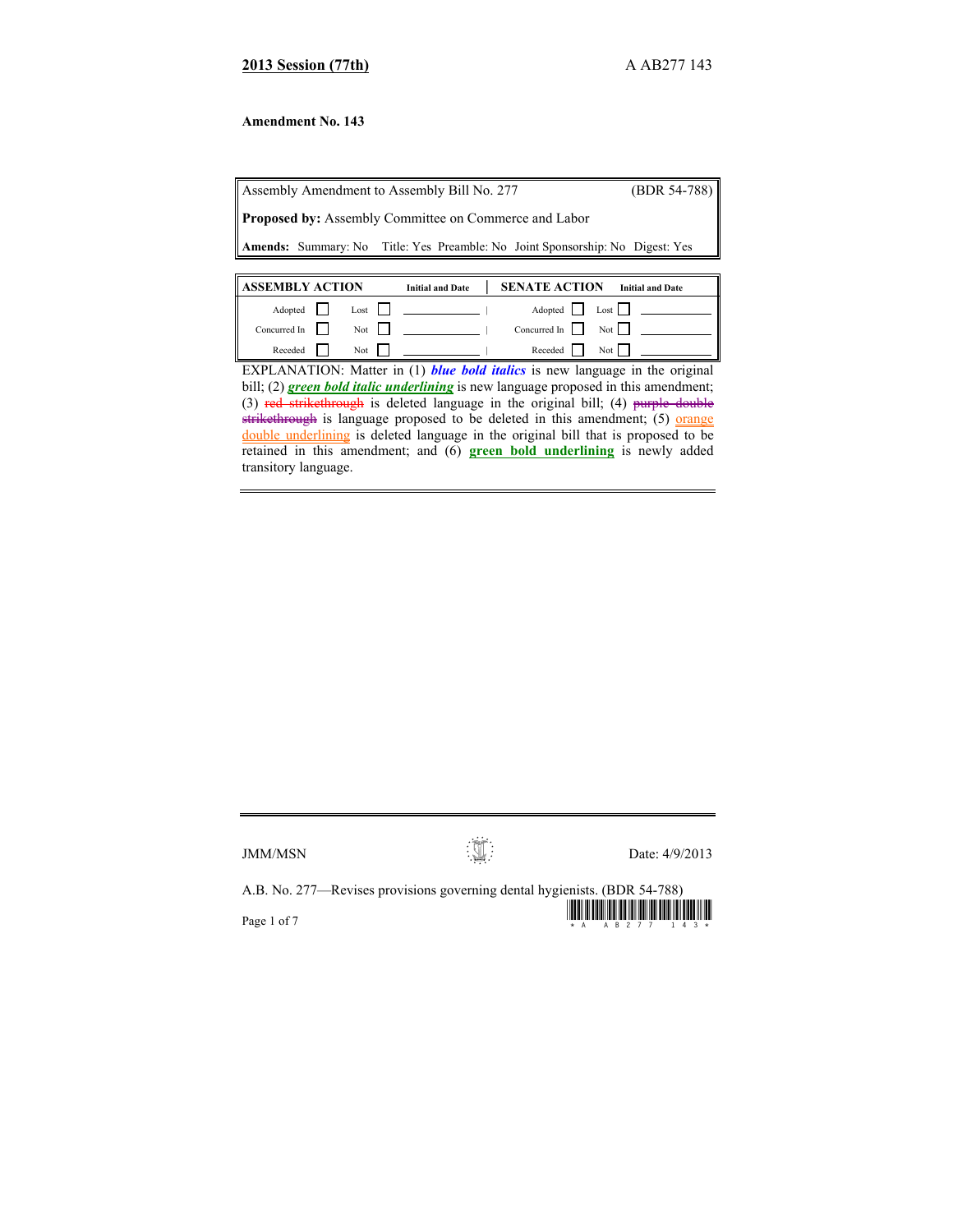ASSEMBLY BILL NO. 277–ASSEMBLYWOMEN BENITEZ-THOMPSON; AND CARLTON

#### MARCH 15, 2013

## Referred to Committee on Commerce and Labor

SUMMARY—Revises provisions governing dental hygienists. (BDR 54-788)

FISCAL NOTE: Effect on Local Government: No. Effect on the State: No.

~ EXPLANATION – Matter in *bolded italics* is new; matter between brackets **[**omitted material**]** is material to be omitted.

AN ACT relating to dental hygienists; **[**imposing certain responsibilities and duties on**] exempting** certain **[**dental hygienists who own or operate**]** programs that provide public health dental hygiene **[**;**] from requirements relating to supervision by a licensed dentist;** authorizing dental hygienists who are authorized to practice public health dental hygiene to perform **[certain]** procedures without the **authorization** or supervision  $\overline{\text{er}}$  **approxspecified by regulations adopted by the Board of Dental Examiners of Nevada;** and providing other matters properly relating thereto.

#### **Legislative Counsel's Digest:**

Existing law authorizes a dental hygienist to obtain from the Board of Dental Examiners<br>
2 of Nevada a special endorsement of the dental hygienist's license that authorizes the dental<br>
hygienist to practice public health d 2 of Nevada a special endorsement of the dental hygienist's license that authorizes the dental 3 hygienist to practice public health dental hygiene. A dental hygienist with such a special 4 endorsement may perform such services for the promotion of public health dental hygiene as 5 deemed appropriate by the State Dental Health Officer. (NRS 631.287) **[**Sections 2-4 of this 6 bill authorize a dental hygienist with a special endorsement to practice public health dental 7 hygiene to perform a variety of services without the approval or supervision of a licensed 8 dentist.**] Existing law further provides that an entity which owns or operates certain**  dental offices or clinics must designate an actively licensed dentist as the dental director 10 **to supervise the dental office or clinic. (NRS 631.3452)**<br>11 **Section 1** of this bill <del>[imposes certain responsibiliti</del>

11 **Section 1** of this bill <del>[imposes certain responsibilities and</del><br>12 who has a special endorsement of his or her license to practice<br>13 and who ewns or operates <u>exempts</u> a program that provides pu has a special endorsement of his 13 and who owns or operates<sup>[</sup> exempts a program that provides public health dental hygiene  $\frac{1}{14}$  from the provisions requiring the designation of a licensed dentist as the dental director 14 **from the provisions requiring the designation of a licensed dentist as the dental director**<br>
15 **if:** (1) the program is owned or operated by a dental hygienist who holds a special<br>
16 **dental hygienist employed to pro** 15 **if: (1) the program is owned or operated by a dental hygienist who holds a special**  16 **endorsement of his or her license to practice public health dental hygiene; and (2) each**  17 **dental hygienist employed to provide public health dental hygiene pursuant to the**<br>
18 **program holds a special endorsement of his or her license to practice public health**<br>
19 **dental hygiene.** Section 3 of this bill 18 **program holds a special endorsement of his or her license to practice public health**  19 **dental hygiene. Section 3 of this bill provides for the biennial renewal of such a special EXECUTE 20**<br>20 **endorsement and authorizes a dental hygienist who holds such a special endorsement to**<br>22 **provide services without the authorization or supervision of a dentist as specified by**<br>22 **regulations adopted by** 21 **provide services without the authorization or supervision of a dentist as specified by regulations adopted by the Board.**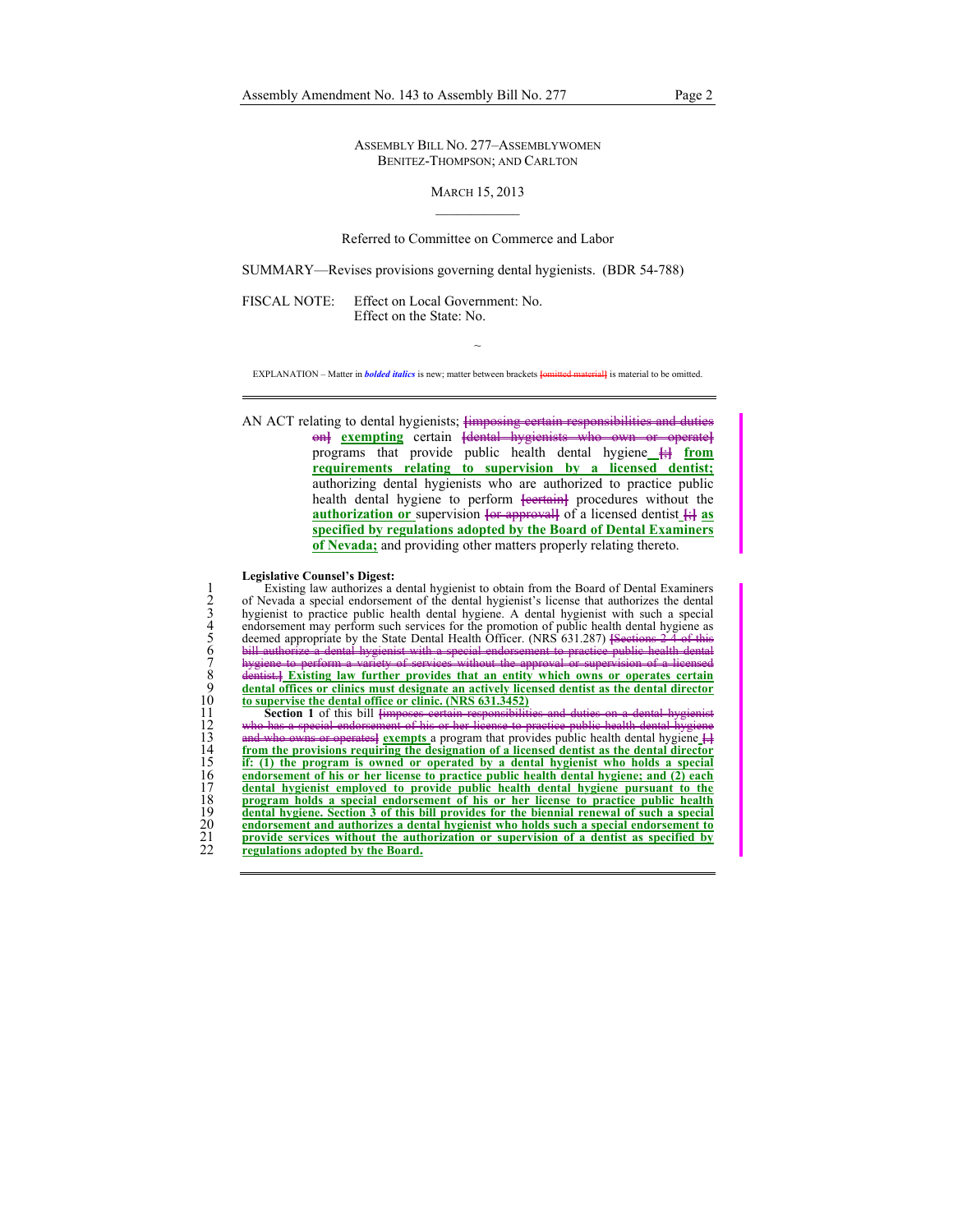### THE PEOPLE OF THE STATE OF NEVADA, REPRESENTED IN SENATE AND ASSEMBLY, DO ENACT AS FOLLOWS:

| 1              | Section 1. Chapter 631 of NRS is hereby amended by adding thereto a new                        |
|----------------|------------------------------------------------------------------------------------------------|
| $\overline{c}$ | section to read as follows:                                                                    |
| 3              | <b>Hanyl</b> The provisions of NRS 631.3452 requiring the designation of an                    |
| 4              | actively licensed dentist as a dental director do not apply to a program for the               |
| 5              | <i>provision of public health dental hygiene if:</i>                                           |
| 6              | The program is owned or operated by a dental hygienist who holds a<br>L.                       |
| 7              | special endorsement of his or her license <b>fallowing him or herl</b> to practice public      |
| 8              | health dental hygiene pursuant to NRS 631.287 fand who owns or operates a                      |
|                |                                                                                                |
| 9              | program that provides public health dental hygiene:                                            |
| 10             | 1. Is responsible for the clinical practice of public health dental hygiene                    |
| 11             | provided pursuant to the program, including, without limitation:                               |
| 12             | (a) The overall quality of patient care that is rendered or performed pursuant                 |
| 13             | <del>to the program.</del>                                                                     |
| 14             | (b) Supervising dental hygienists, dental assistants and other personnel                       |
| 15             | <del>involved in direct patient care and authorizing procedures performed by the</del>         |
| 16             | <del>dental hygienists, dental assistants and other personnel in accordance with the</del>     |
| 17             | standards of supervision established by regulations adopted by the Board.                      |
| 18             | <u>(e) Providing to a patient receiving services pursuant to the program a</u>                 |
| 19             | referral for any treatment or service which is appropriate for the patient and                 |
| 20             | which a dental hygienist with a special endorsement of his or her license is not               |
| 21             | authorized to perform pursuant to subsection 2 of NRS 631.207.                                 |
| 22             | (d) Retaining patient dental records as required by regulations adopted by                     |
| 23             | <del>the Board.</del>                                                                          |
| 24             | <del>2. Shall maintain current records of the names of dental hygienists who</del>             |
| 25             | <del>hold special endorsements of their licenses to practice public health dental</del>        |
|                |                                                                                                |
| 26             | hygiene pursuant to NRS 631.287 and who supervise the elinical activities of                   |
| 27<br>28       | <del>dental hygienists, dental assistants and other personnel involved in direct patient</del> |
|                | eare provided pursuant to the program. The records must be available to the                    |
| 29             | <b>Board upon written request.</b> and                                                         |
| 30             | 2. Each dental hygienist employed to provide public health dental hygiene                      |
| 31             | pursuant to the program holds a special endorsement of his or her license to                   |
| 32             | <i>practice public health dental hygiene pursuant to NRS 631.287.</i>                          |
| 33             | <b>FNRS</b> 631.215 is hereby amended to read as follows:<br>Sec. 2.                           |
| 34             | 631.215 1. Any person shall be deemed to be practicing dentistry who:                          |
| 35             | (a) Uses words or any letters or title in connection with his or her name which                |
| 36             | in any way represents the person as engaged in the practice of dentistry, or any               |
| 37             | branch thereof:                                                                                |
| 38             | (b) Advertises or permits to be advertised by any medium that the person ean                   |
| 39             | or will attempt to perform dental operations of any kind;                                      |
| 40             | (e) Diagnoses, professes to diagnose or treats or professes to treat any of the                |
| 41             | diseases or lesions of the oral eavity, teeth, gingiva or the supporting structures            |
| 42             | <del>thereof</del> ÷                                                                           |
| 43             | <del>- (d) Extracts teeth;</del>                                                               |
| 44             | (e) Corrects malpositions of the teeth or jaws;                                                |
|                |                                                                                                |
| 45             | (f) [Takes] Except as otherwise provided in NRS 631.287, takes impressions                     |
| 46             | of the teeth, mouth or gums, unless the person is authorized by the regulations                |
| 47             | the Board to engage in such activities without being a licensed dentist;                       |
| 48             | (g) Examines a person for, or supplies artificial teeth as substitutes for natural             |
| 49             | teeth:                                                                                         |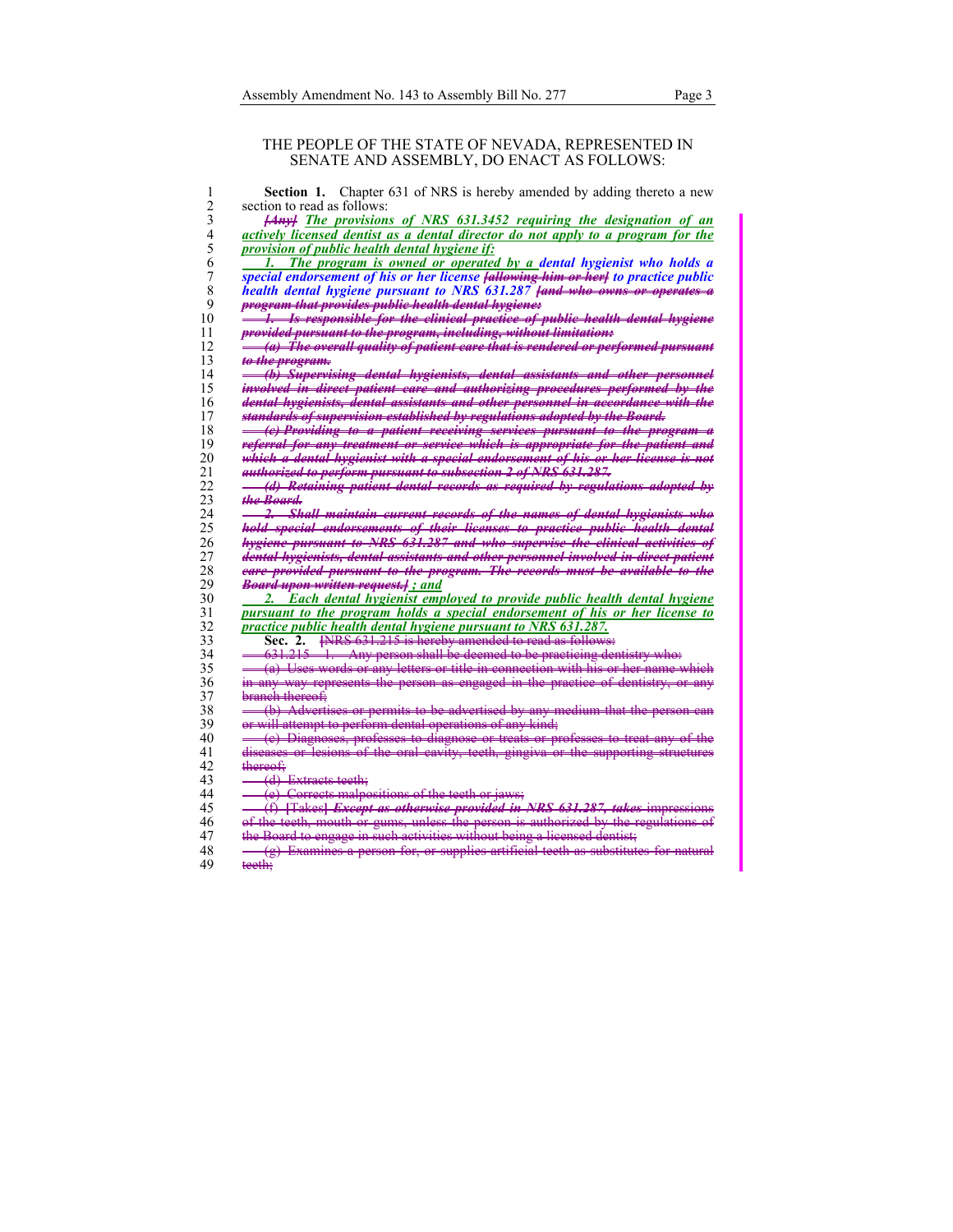1  $\rightarrow$  (h) Places in the mouth and adjusts or alters artificial teeth;<br>2  $\rightarrow$  (i) Does any practice included in the clinical dental cur  $2 \leftarrow$  (i) Does any practice included in the clinical dental curricula of accredited dental colleges or a residency program for those colleges; eolleges or a residency program for those colleges;  $4 \longrightarrow (j)$  Administers or prescribes such remedies, medicinal or otherwise, as are<br>5 meeded in the treatment of dental or oral diseases; 5 needed in the treatment of dental or oral diseases;<br>6 <del>(b)</del> Uses] *Except as otherwise provided in* 6 (k) **[**Uses**]** *Except as otherwise provided in NRS 631.287, uses* X-ray radiation 7 or laser radiation for dental treatment or dental diagnostic purposes,<br>8 person is authorized by the regulations of the Board to engage in suc 8 person is authorized by the regulations of the Board to engage in such activitie<br>9 without being a licensed dentist: 9 without being a licensed dentist;<br>10 <del>(1) Determines:</del> (I) Determines: 11 (1) Whether a particular treatment is necessary or advisable; or 12 (2) Which particular treatment is necessary or advisable; or 13 (m) Dispenses tooth whitening agents or undertakes to whiten or bleach teeth 14 by any means or method, unless the person is: 15 (1) Dispensing or using a product that may be purchased over the counter 16 for a person's own use; or 17 (2) Authorized by the regulations of the Board to engage in such activities 18 without being a licensed dentist. 19 - 2. Nothing in this section:<br>20 - (a) Prevents a dental assis 20 (a) Prevents a dental assistant, dental hygienist or qualified technician from 21 making radiograms or X-ray exposures or using X-ray radiation or laser radiation<br>22 for dental treatment or dental diagnostic purposes upon the direction of a license 22 for dental treatment or dental diagnostic purposes upon the direction of a licensed dentist. 24 (b) Prohibits the performance of mechanical work, on inanimate objects only<br>25 by any person employed in or operating a dental laboratory upon the written wor any person employed in or operating a dental laboratory upon the written work 26 authorization of a licensed dentist. 27 (e) Prevents students from performing dental procedures that are part of example 28 eurrieula of an accredited dental school or college or an accredited school of de 28 eurricula of an accredited dental school or college or an accredited school of dental<br>29 hydrone or an accredited school of dental assisting. 29 hygiene or an accredited school of dental assisting.<br>30 **(a)** Prevents a licensed dentist or dental hygien 30 (d) Prevents a licensed dentist or dental hygienist from another state or country<br>31 from appearing as a clinician for demonstrating certain methods of technic appearing as a clinician for demonstrating certain methods of technica<br>dures before a dental society or organization, convention or dental college o 32 procedures before a dental society or organization,<br>33 can accredited school of dental hygiene or an accredi 33 an accredited school of dental hygiene or an accredited school of dental assisting.<br>34 **- Common Common Common Common Common Common Common Common Common Common Common Common Common Common Common** 34 (e) Prohibits the manufacturing of artificial teeth upon receipt of a written 35 authorization from a licensed dentist if the manufacturing does not require direct 36 eentact with the patient. 37 (f) Prohibits the following entities from owning or operating a dental office or 38 elinic if the entity complies with the provisions of NRS  $631.3452$ : 39 (1) A nonprofit corporation organized pursuant to the provisions of chapter 40 82 of NRS to provide dental services to rural areas and medically underserved<br>41 populations of migrant or homeless persons or persons in rural communities 41 populations of migrant or homeless persons or persons in rural communities<br>42 pursuant to the provisions of 42 U.S.C. § 254b or 254e. 42 pursuant to the provisions of  $42 \text{ U.S.C.}$   $\frac{2}{3}$   $\frac{254 \text{ b} \text{ or } 254 \text{ e}}{(2)}$  A federally qualified health center as  $\frac{(2)$  A federally qualified health center as defined in 42 U.S.C.<br>1396d(1)(2)(B) operating in compliance with other applicable state and federal la  $44$  1396d(l)(2)(B) operating in compliance with other applicable state and federal law 45  $\leftarrow$  (3) A nonprofit charitable corporation as described in section 501(e)(3) of 46 the Internal Revenue Code and determined by the Board to be providing 47 services by volunteer licensed dentists at no charge or at a substantially reduced 48 eharge to populations with limited access to dental care.  $49 \quad \overline{9}$  Prevents a person who is actively licensed as a dentist in another 50 jurisdiction from treating a patient if:<br>51  $\rightarrow$  (1) The patient has previously (1) The patient has previously been treated by the dentist in the jurisdiction 52 in which the dentist is licensed;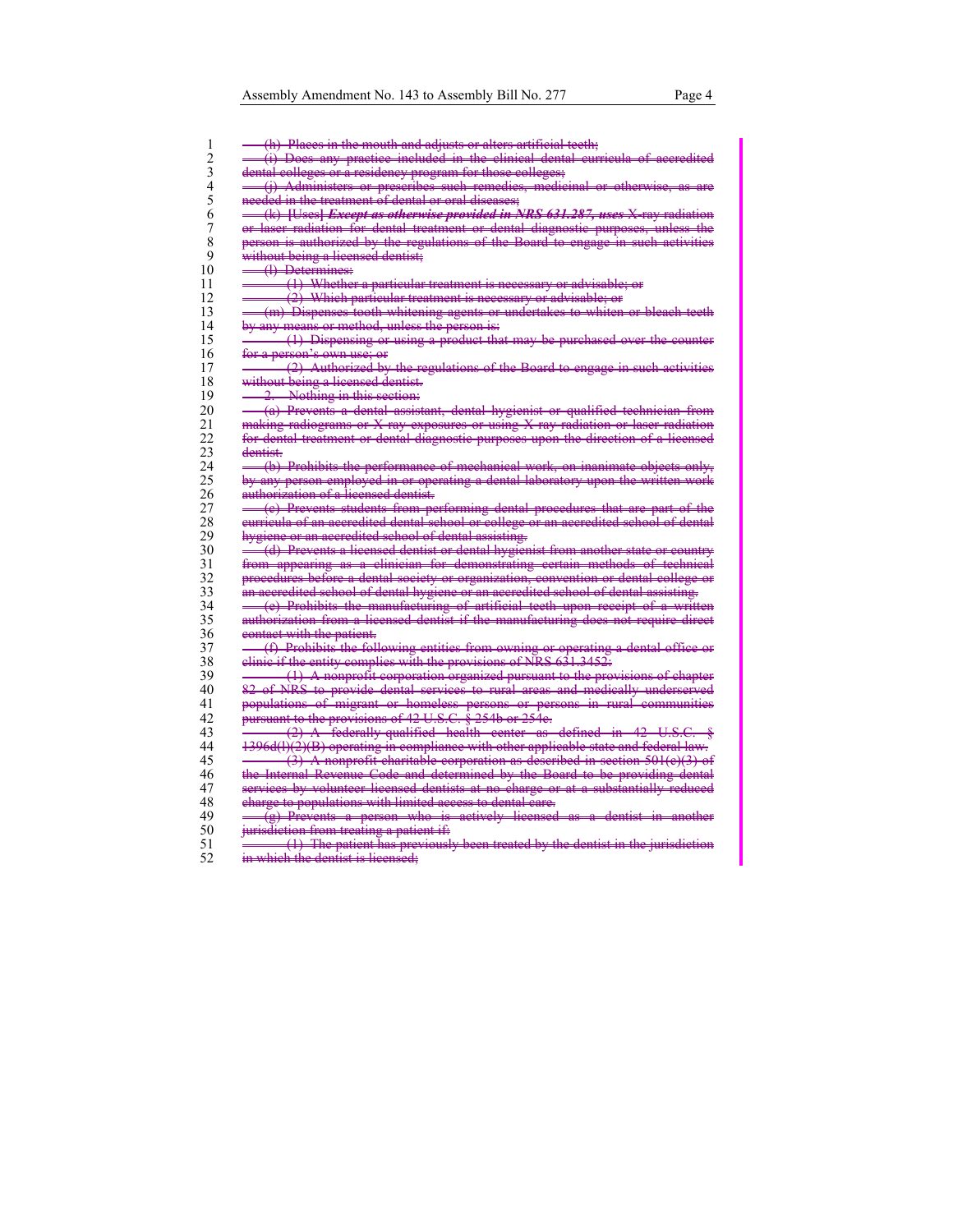|                         | education involving live patients which:                                                    |
|-------------------------|---------------------------------------------------------------------------------------------|
|                         | (I) Is conducted at an institute or organization with a permanent facility                  |
|                         | registered with the Board for the sole purpose of providing postgraduate continuing         |
|                         | education in dentistry; and                                                                 |
|                         | (II) Meets all applicable requirements for approval as a course                             |
|                         | continuing education; and                                                                   |
|                         | $(3)$ The dentist treats the patient only under the supervision of a person                 |
|                         | licensed pursuant to NRS 631.2715.                                                          |
|                         | (h) Prohibits a person from providing goods or services for the support of the              |
|                         | business of a dental practice, office or elinic owned or operated by a licensed             |
|                         | dentist or any entity not prohibited from owning or operating a dental practice,            |
|                         | office or clinic if the person does not:                                                    |
|                         | (1) Provide such goods or services in exchange for payments based on a                      |
|                         | percentage or share of revenues or profits of the dental practice, office or clinic; or     |
|                         |                                                                                             |
|                         | $\overline{2}$ ) Exercise any authority or control over the clinical practice of dentistry. |
|                         | 3. The Board shall adopt regulations identifying activities that constitute the             |
|                         | exercise of authority or control over the clinical practice of dentistry, including,        |
|                         | without limitation, activities which:                                                       |
|                         | (a) Exert authority or control over the clinical judgment of a licensed dentist;            |
| $\overline{e}$          |                                                                                             |
|                         | (b) Relieve a licensed dentist of responsibility for the clinical aspects of the            |
|                         | dental practice.                                                                            |
|                         | Such regulations must not prohibit or regulate aspects of the business                      |
|                         | relationship, other than the elinical practice of dentistry, between a licensed dentist     |
|                         |                                                                                             |
|                         | or professional entity organized pursuant to the provisions of chapter 89 of NRS            |
|                         | and the person or entity providing goods or services for the support of the business        |
|                         | of a dental practice, office or elinic owned or operated by the licensed dentist or         |
|                         | professional entity.] (Deleted by amendment.)                                               |
|                         | Sec. 3. NRS 631.287 is hereby amended to read as follows:                                   |
|                         | $631.287$ 1. The Board shall, upon application by a dental hygienist who is                 |
|                         | licensed pursuant to this chapter and has such qualifications as the Board specifies        |
|                         | by regulation, issue a special endorsement of the license allowing the dental               |
|                         | hygienist to practice public health dental hygiene. <b>[pursuant to subsection 2.] The</b>  |
|                         | special endorsement <i>fis</i> valid for as long as the person is licensed as a dental      |
|                         | <del>hygienist in this State.]</del> may be renewed biennially upon the renewal of the      |
|                         | license of the dental hygienist.                                                            |
|                         |                                                                                             |
|                         | 2. <b>The State Dental Health Officer may authorize a person] A dental</b>                  |
|                         | <i>hygienist</i> who holds a special endorsement issued pursuant to subsection 1 He         |
|                         | provide or cause to be provided such services for the promotion of public health            |
|                         | dental hygiene as the State Dental Health Officer deems appropriate. Such                   |
|                         | services: $\frac{1}{2}$ may $\frac{1}{2}$                                                   |
|                         | (a) Remove stains, deposits and accretions, including dental calculus.                      |
|                         | (b) Smooth the natural and restored surface of a tooth by using the                         |
|                         | procedures and instruments commonly used in oral prophylaxis, except that an                |
|                         | abrasive stone, dise or bur may be used only to polish a restoration. As used in            |
|                         | <del>this paragraph, "oral prophylaxis" means the preventive dental procedure of</del>      |
|                         |                                                                                             |
|                         | sealing and polishing which includes the removal of calculus, soft deposits,                |
|                         | <del>plaques and stains and the smoothing of unattached tooth surfaces to create an</del>   |
|                         |                                                                                             |
| <del>the patient.</del> | <del>environment in which hard and soft tissues ean be maintained in good health by</del>   |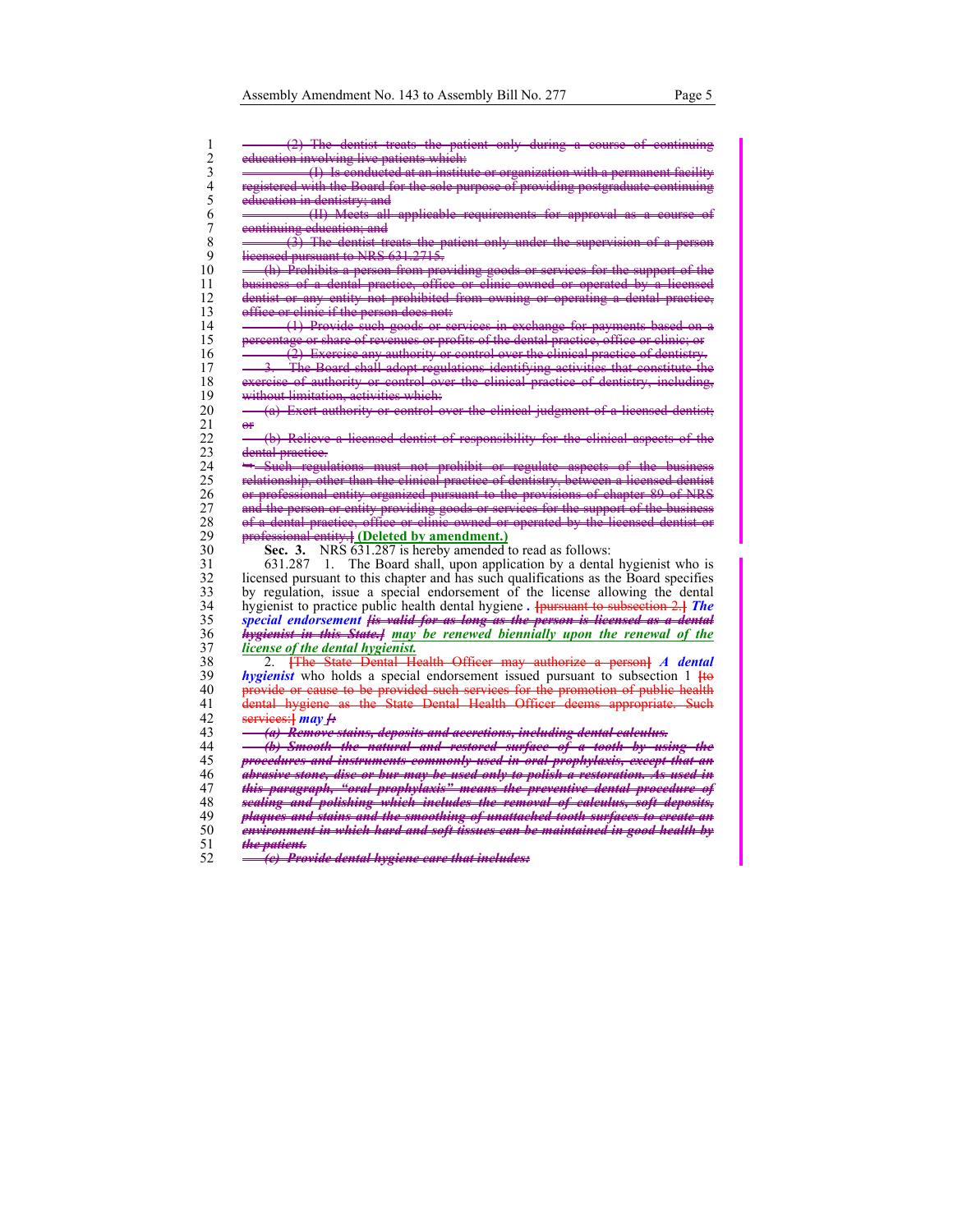| (1) Assessment of the oral health of patients through medical and dental                              |
|-------------------------------------------------------------------------------------------------------|
| <del>histories, radiographs, indices, risk assessments and intraoral and extraoral</del>              |
| procedures that analyze and identify the oral health needs and problems of                            |
|                                                                                                       |
| <i>vatients.</i>                                                                                      |
| (2) Development and implementation of a dental hygiene eare plan to                                   |
| <del>address the oral health needs and problems of patients.</del>                                    |
| (3) Evaluation of oral and periodontal health after the implementation of                             |
| <del>the dental hygiene eare plan to identify the subsequent treatment, continued eare</del>          |
| <del>and referral needs of the patient.</del>                                                         |
| (d) Take the following types of impressions:                                                          |
| (1) Those used for the preparation of diagnostic models;                                              |
| (2) Those used for the fabrication of temporary erowns or bridges; and                                |
| (3) Those used for the fabrication of temporary removable appliances,                                 |
| provided no missing teeth are replaced by those appliances.                                           |
| (e) Perform subgingival eurettage.                                                                    |
|                                                                                                       |
| <del>(f) Expose radiographs.</del>                                                                    |
| (g) Place and remove a periodontal pack.                                                              |
| (h) Remove execss cement from cemented restorations and orthodontic                                   |
| appliances. A dental hygienist may not use a rotary cutting instrument to remove                      |
| execss ecment from restorations or orthodontic appliances.                                            |
| (i) Train and instruct persons in the techniques of oral hygiene and                                  |
| preventive procedures.                                                                                |
| (i) Recement and repair temporary erowns and bridges.                                                 |
| (k) Recement permanent erowns and bridges with nonpermanent material as                               |
| <del>a palliative treatment.</del>                                                                    |
| (l) Place a temporary restoration with nonpermanent material as a palliative                          |
| <del>treatment.</del>                                                                                 |
| (m) Administer local intraoral chemotherapeutic agents in any form except                             |
| <del>aerosol, including, but not limited to:</del>                                                    |
|                                                                                                       |
| <del>(1)</del> Antimierobial agents;                                                                  |
| (2) Fluoride preparations;                                                                            |
| (3) Topical antibiotics;                                                                              |
| <del>(4) Topical anesthetics; and</del>                                                               |
| <del>(5) Topical desensitizing agents.</del>                                                          |
| (n) Apply pit and fissure sealant to the dentition for the prevention of deeay.                       |
| <del>The services authorized by subsection 2:</del><br>—                                              |
| (a) May be provided without supervision or approval by a licensed dentist at                          |
| [schools, community centers, hospitals, nursing homes and such other locations]                       |
| <del>lanv:</del>                                                                                      |
|                                                                                                       |
| (1) Sehool <del>.</del><br>(2) Community center.                                                      |
|                                                                                                       |
| $\overbrace{\qquad \qquad }^{(3)}$ Hospital.                                                          |
| (4) Nursing home.                                                                                     |
| (5) Other location as the [State Dental Health Officer] [Board deems                                  |
| <del>appropriate.</del>                                                                               |
| $\rightarrow$ (b) May not be provided at a dental office that is not operated by a public or          |
| <del>nonprofit entity.]</del> provide services without the authorization or supervision of a          |
| dentist only as specified by regulations adopted by the Board.                                        |
| <b>PNRS</b> 631.310 is hereby amended to read as follows:<br>Sec. 4.                                  |
|                                                                                                       |
|                                                                                                       |
| 631.310 1. Except as otherwise provided in NRS 631.271 and 631.287, the                               |
| holder of a license or renewal certificate to practice dental hygiene may practice                    |
| dental hygiene in this State in the following places:<br>$(a)$ In the office of any licensed dentist. |